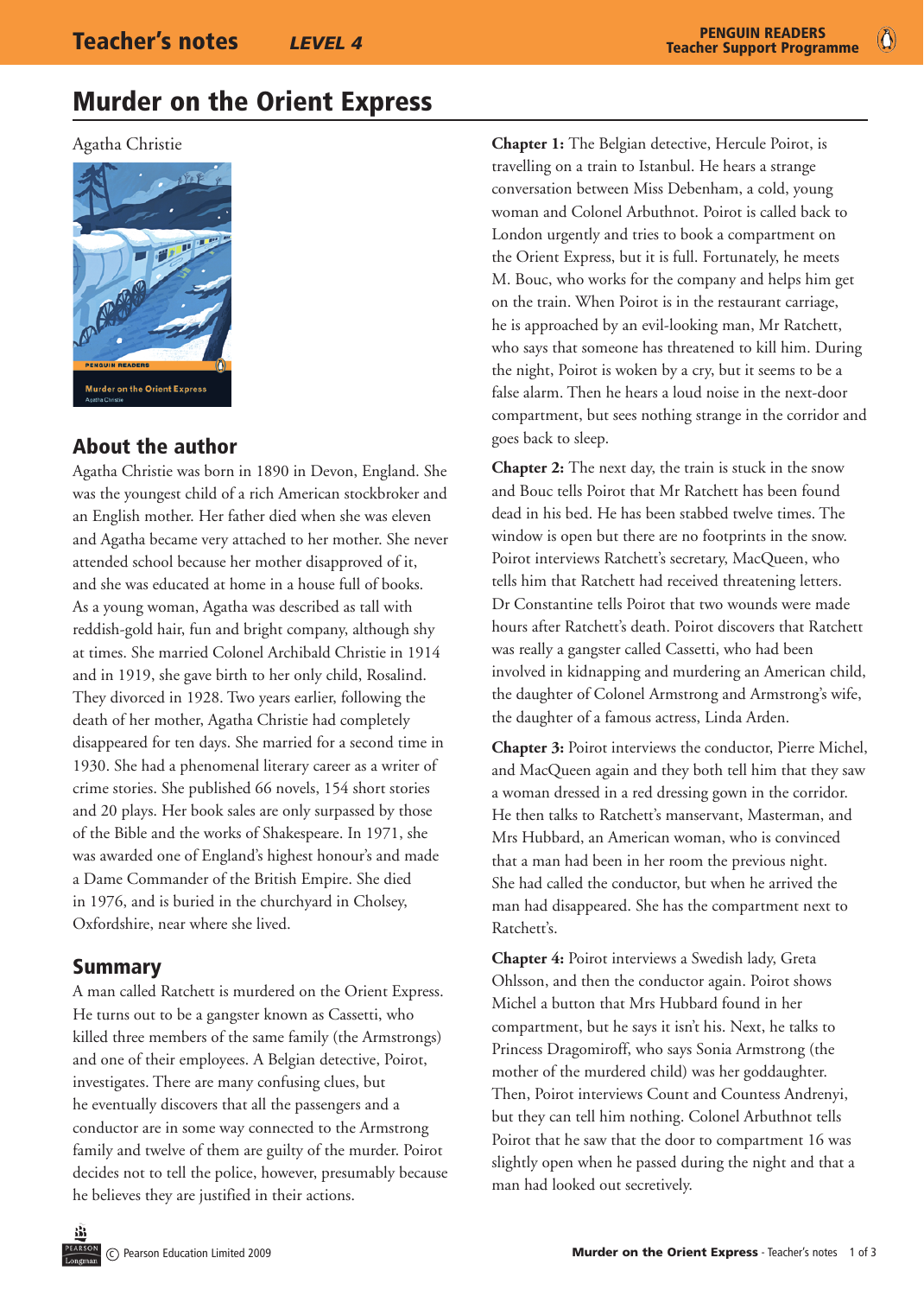$\bullet$ 

# Murder on the Orient Express

**Chapter 5:** Poirot interviews the American man from compartment 16, a private detective called Hardman. Ratchett had hired him for protection and had told him that the person threatening him was a small, dark man with a high voice. An Italian called Foscarelli is interviewed next and then Miss Debenham, who also claims to have seen a tall woman wearing a red dressing gown the previous night. Finally, Poirot interviews Hildegarde Schmidt, Princess Dragomiroff's maid. She tells him a small, dark conductor with a high voice woke her during the night. This description fits none of the conductors on the train.

**Chapter 6:** Mrs Hubbard finds the knife that was used to kill Ratchett in her sponge bag. Poirot begins searching the passengers' luggage and finds some pipe cleaners, identical to one found at the crime scene, in Colonel Arbuthnot's bag. Then he talks to Miss Debenham, who refuses to explain the strange conversation Poirot heard her have with Colonel Arbuthnot. Next, Poirot finds a conductor's uniform with a missing button in Hildegarde Schmidt's compartment. When Poirot returns to his compartment for cigarettes, he finds the red dressing gown there.

**Chapter 7:** Poirot thinks about a handkerchief with an H on it which was found at the crime scene, and he remembers that Countess Andrenyi's passport had a recent ink mark on it. He suggests that maybe her name is Helena and not Elena as it seemed to be on the passport. Poirot starts to believe that the Countess is really Linda Arden's youngest daughter. He confronts her and she admits it, but her husband says he changed the name because he was afraid the police would suspect her as she had such a strong motive. Princess Dragomiroff approaches Poirot and says that the handkerchief is hers.

**Chapter 8:** Poirot discovers that Miss Debenham had been governess for the Armstrong family, Foscarelli was chauffeur to the family and Greta Ohlsson was the murdered child's nurse. Then, the manservant, Masterman, admits that he also worked for Colonel Armstrong. All the passengers are called to the restaurant carriage and Poirot explains two possible solutions to the mystery. Firstly, the murderer could be an enemy of Ratchett who dressed up as a conductor, killed him and then left the train. The second is that eleven of the twelve passengers and the conductor, Michel, are all guilty. Each one stabbed Ratchett once and none of them could really know who killed him. All of them had some relationship with the Armstrong family and wanted to take revenge for what Ratchett had done. The second solution is the true one, but Poirot decides to tell the police that the first one is true.

## Background and themes

**Murder Mystery:** As in nearly all Agatha Christie's novels, the major theme is murder and its subsequent detection. There are often a large number of suspects, each with a motive, an opportunity or an alibi. Poirot embodies the clever detective, who cunningly sees through the lies of all those involved.

**Law and justice:** The insufficiency of the legal system is a key issue in this book. Ratchett, although a clearly evil man who is responsible for the deaths of four people, escapes justice and is acquitted of his crime. Those affected by this crime thus decide to take the law into their own hands. Twelve people are responsible for the murder, symbolically the same number of people that makes up a jury. Poirot significantly decides not to tell the police that they are guilty, thereby condoning their actions.

**Class:** As in all Christie's novels, the class structure is rigidly defined. There is a clear division on the train between the aristocratic and working-class passengers and the latter are often much weaker characters, often breaking down under pressure. The upper-class passengers appear to be much more in control.

## Discussion activities

## Before reading

**1 Research:** Ask students to find out information using books or the Internet about the Orient Express train. Guide them with these questions: *When did the first Orient Express run? Where did it go from and to? What was the train like? What could you eat? How is it different today? How has the Orient Express been important in books, film and television?* In class, put students in groups to share the information they have found and ask them to discuss whether they would like to go on the modern day Orient Express for a holiday.

## Introduction After reading

**2 Pair work:** Ask students to answer the following questions: *How successful was Agatha Christie? What kind of education did she have? When did she start writing? What did she do during the war? Where did she get the idea of Poirot and Miss Marple from? What was her great interest? Why was she so successful? Where did she write 'Murder on the Orient Express'?*